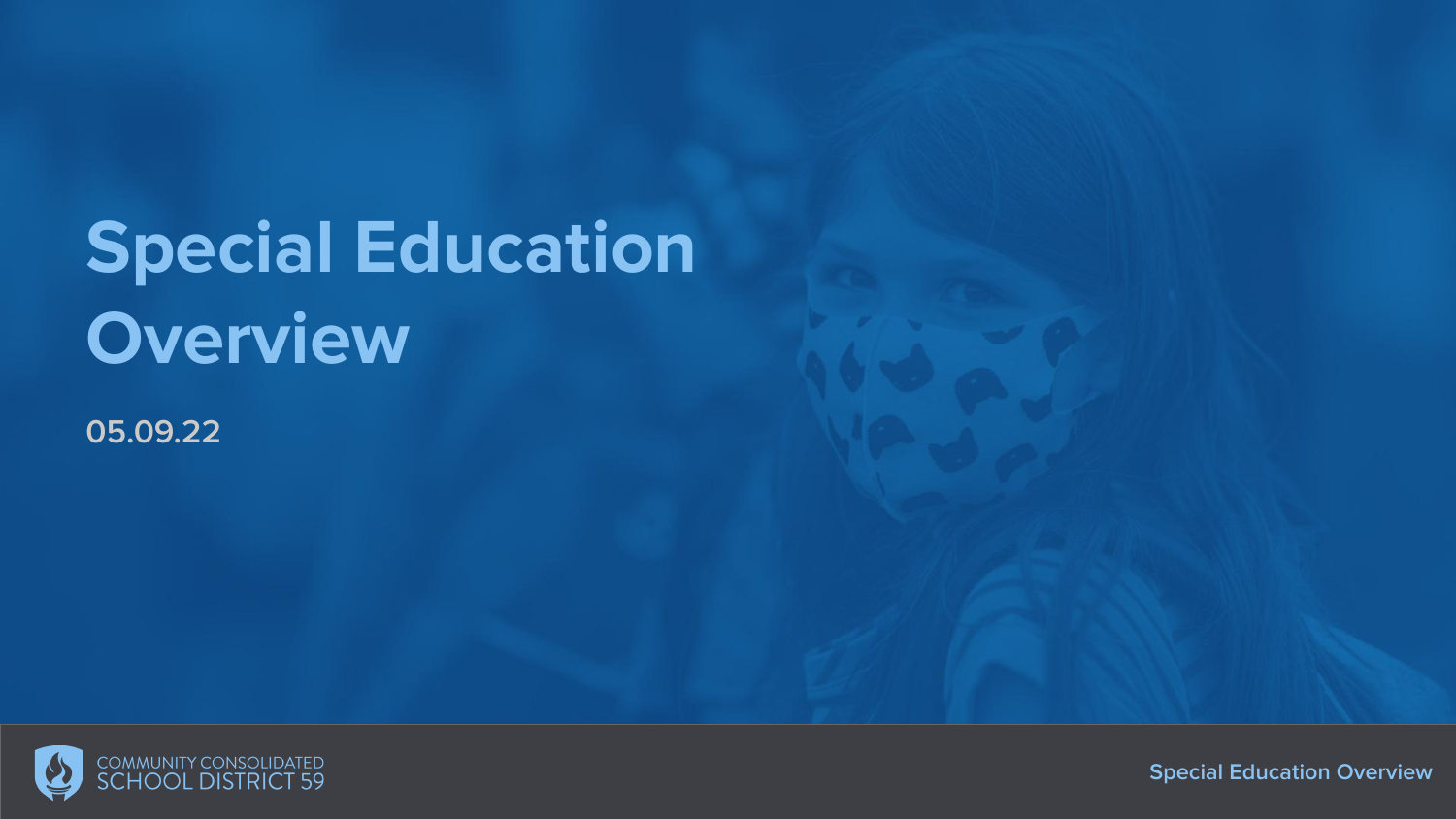**Tier 3 Individualized Intervention or Special Education Few Students**

> **Tier 2 Group Intervention Some Students**

**Tier 1 Universal Instruction All Students**

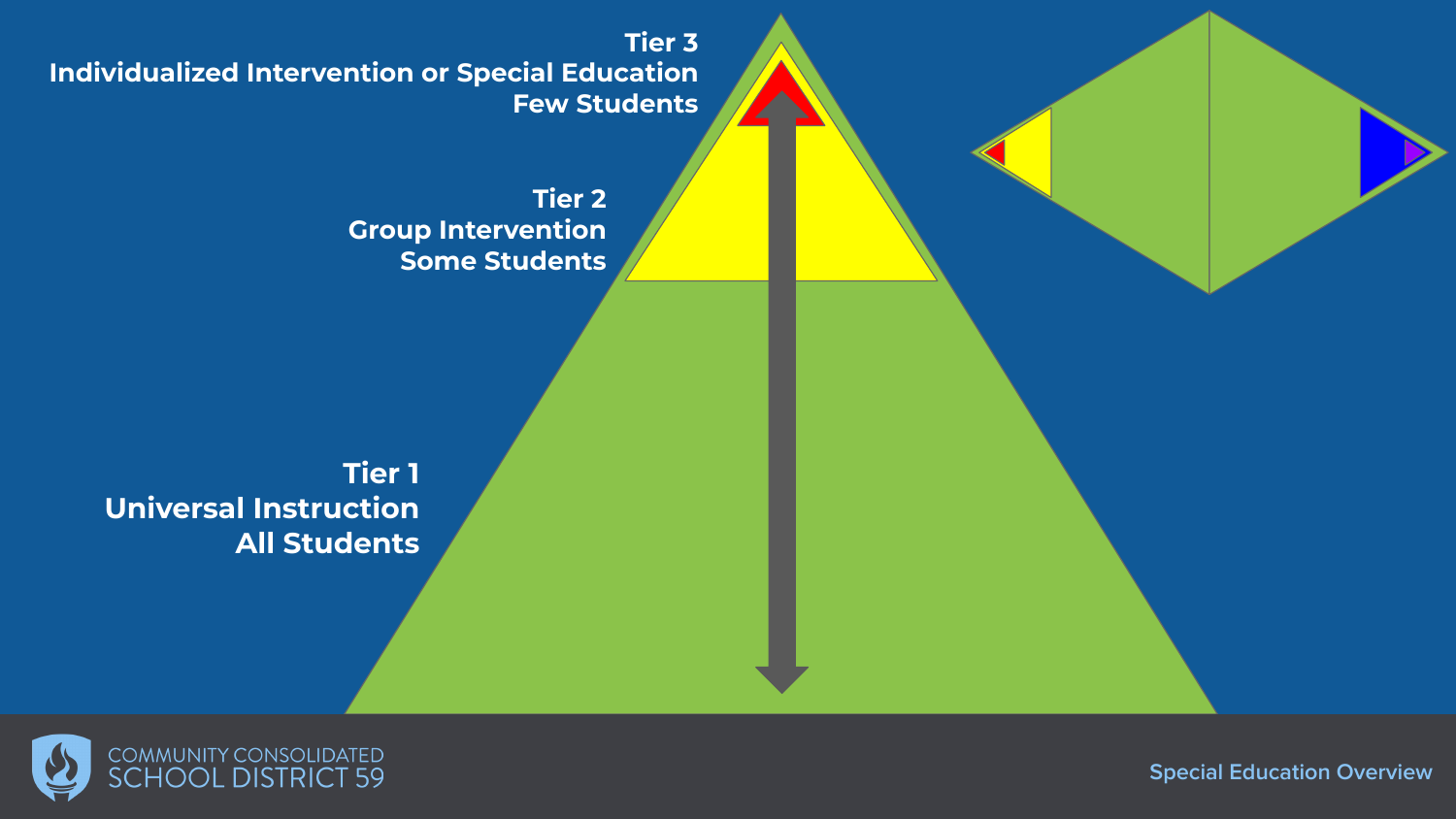## **Individuals with Disabilities Education Act (IDEA)**

- **Zero Reject (Child Find)**
- **Appropriate Evaluation**
- **Free Appropriate Public Education (FAPE)**
- **Least Restrictive Environment (LRE)**
- **Individualized Education Program (IEP)**
- **Parent and student participation in decision making**
- **Procedural Safeguards**

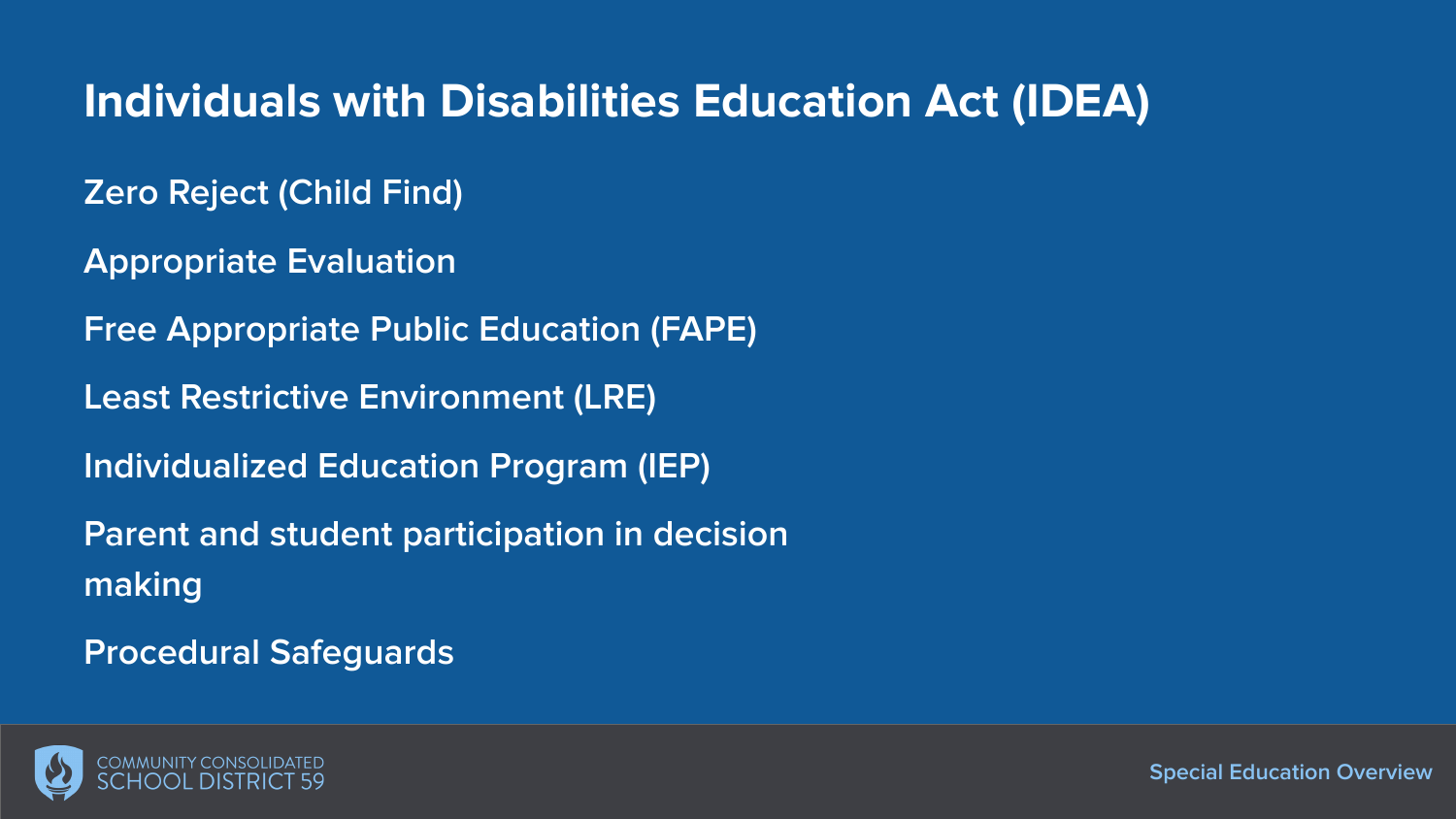## **Zero Reject (Child Find)**

**School districts are required to seek out and identify all students with disabilities within their districts, regardless of whether those students attend public schools.**

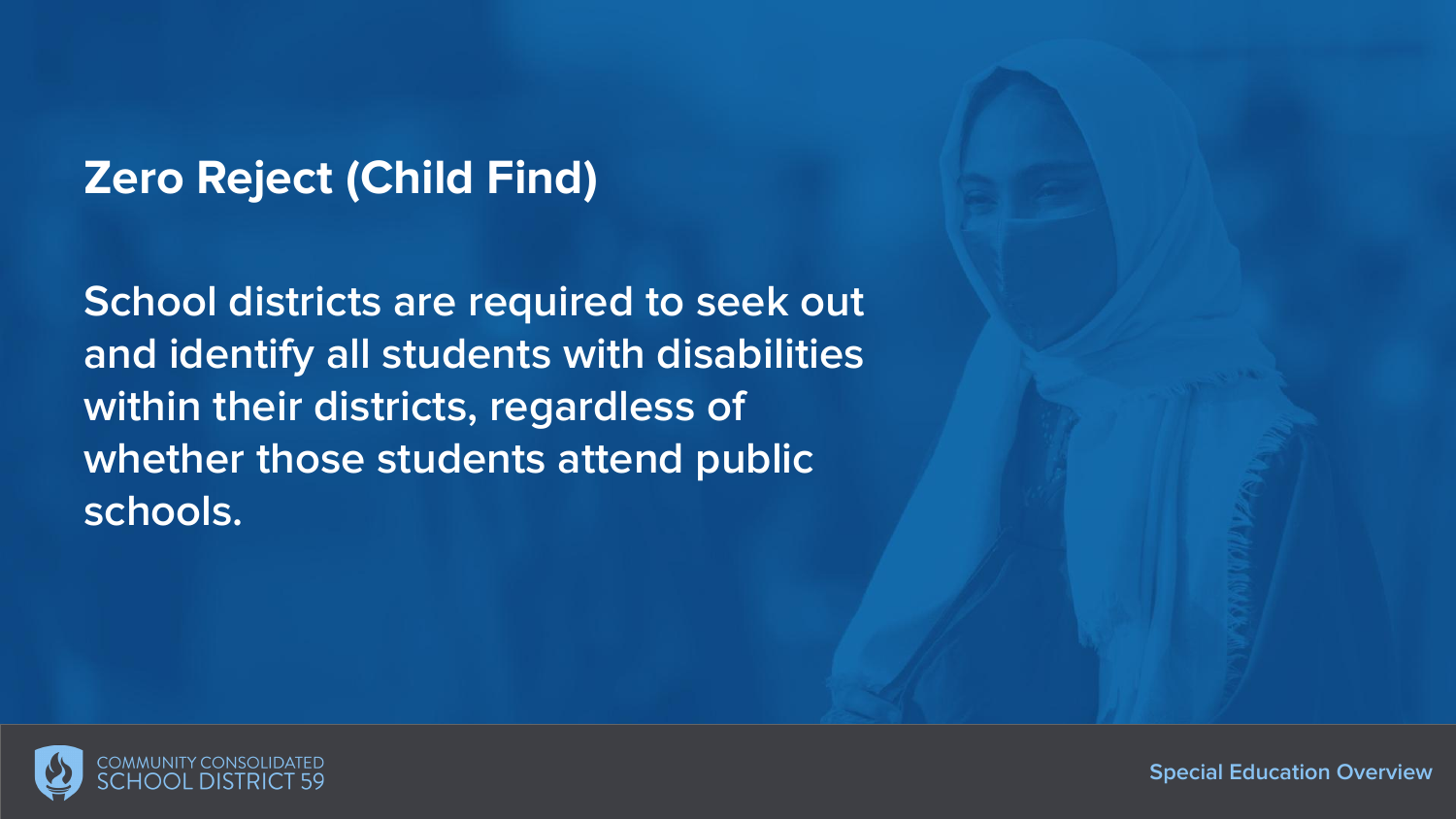#### **What Child Find Means to Us**

**School teams must meet on, determine interventions for, and potentially evaluate students who are struggling and suspected of having disabilities.** 

**Students may be identified for an evaluation as part of the MTSS process.**

**When a child is recommended for an evaluation, we must respond with why we will or will not conduct an evaluation.** 

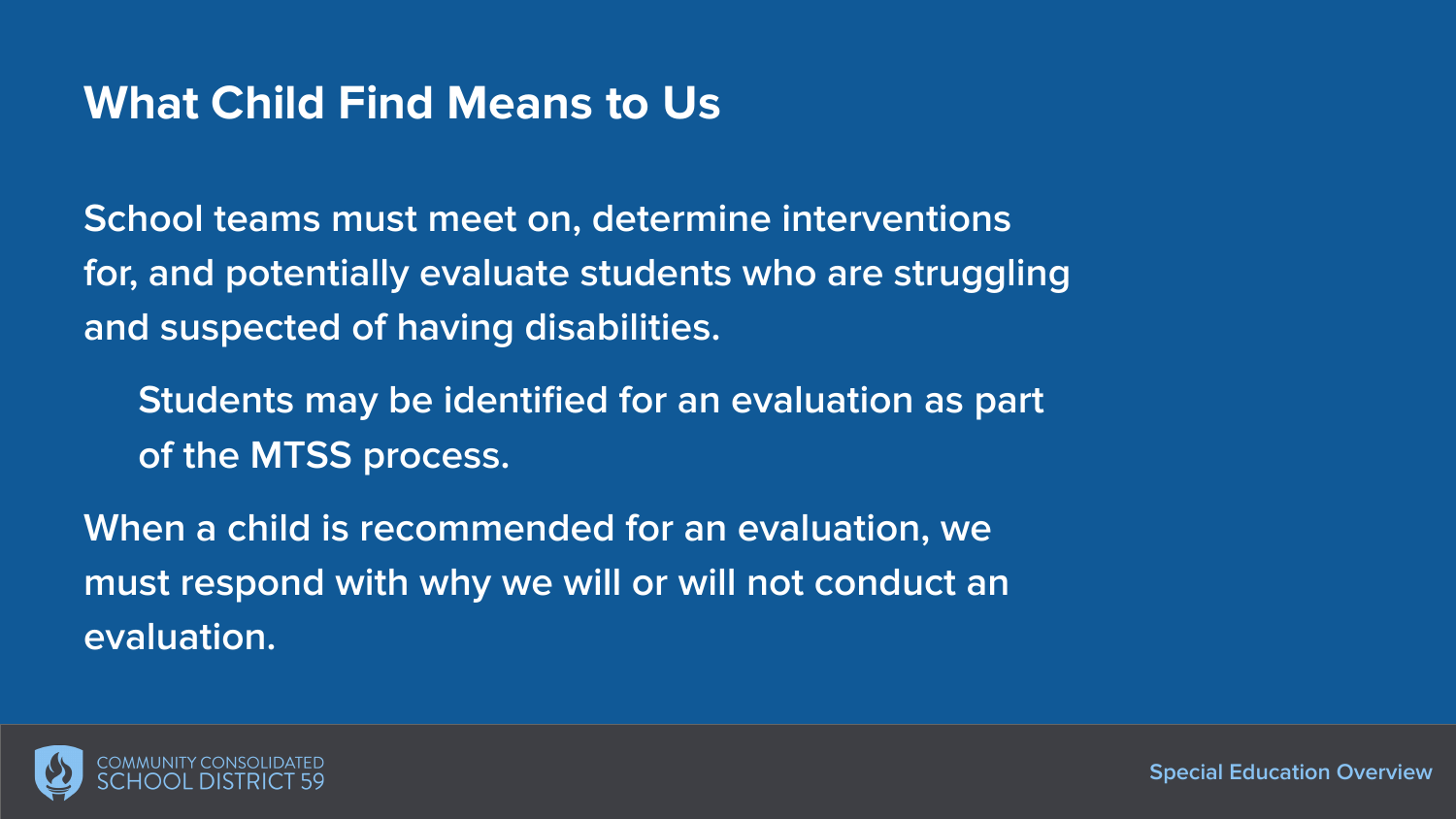## **Evaluation**

**Evaluation procedures shall ensure that all students with disabilities are appropriately assessed for the purpose of eligibility determination, educational programming, and individual performance monitoring.**

**Evaluations shall be non-discriminatory.**

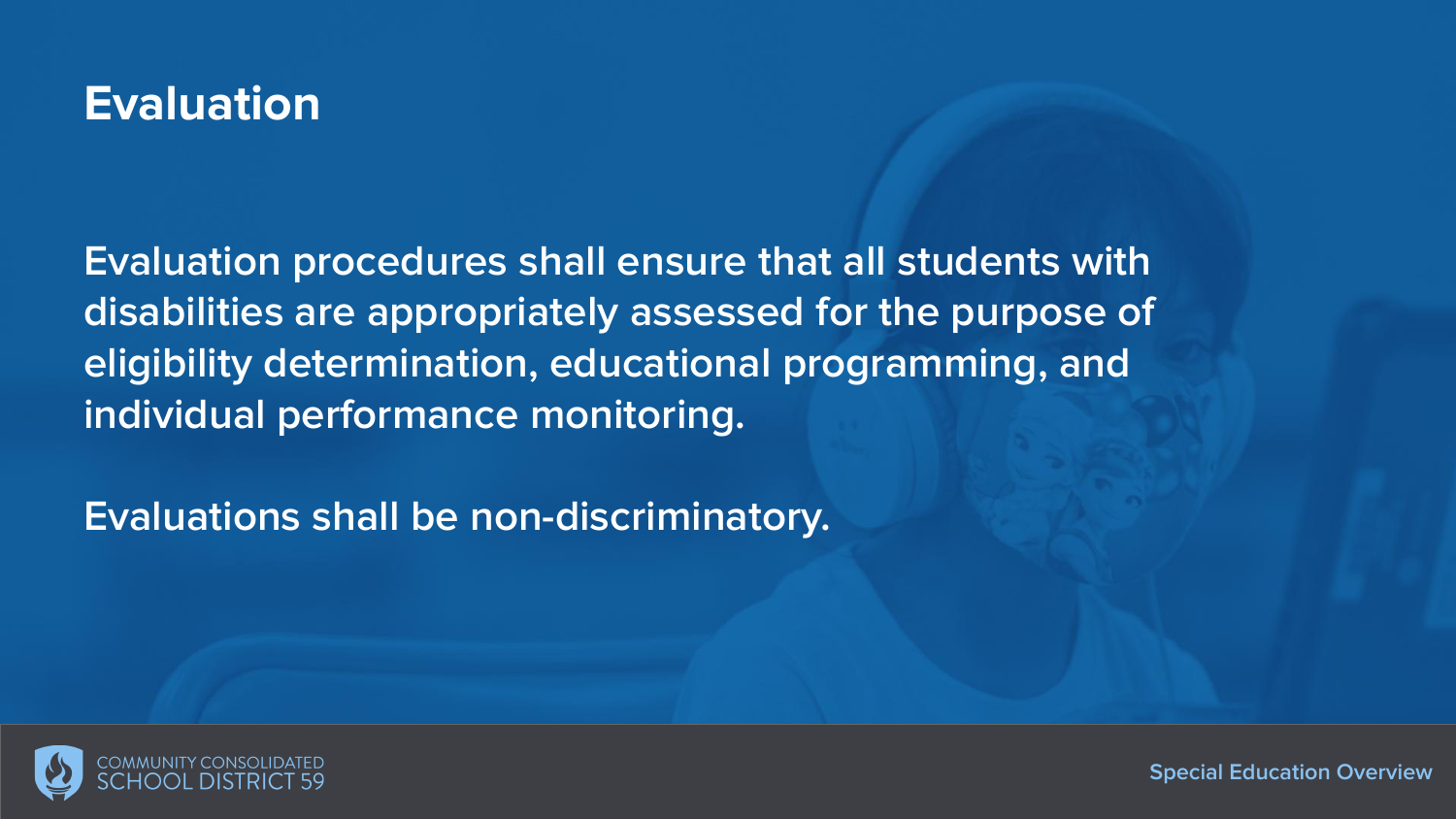#### **What Evaluation Means to Us**

**An evaluation for special education eligibility involves a team of professionals, which may include a school psychologist, school social worker, speech/language pathologist, occupational therapist, physical therapist, school nurse, special education teacher, general education teacher, administrator, and others.** 

**The team meets with parents and determines which assessments are appropriate for each student.**

**Parents must provide written consent for an evaluation.**

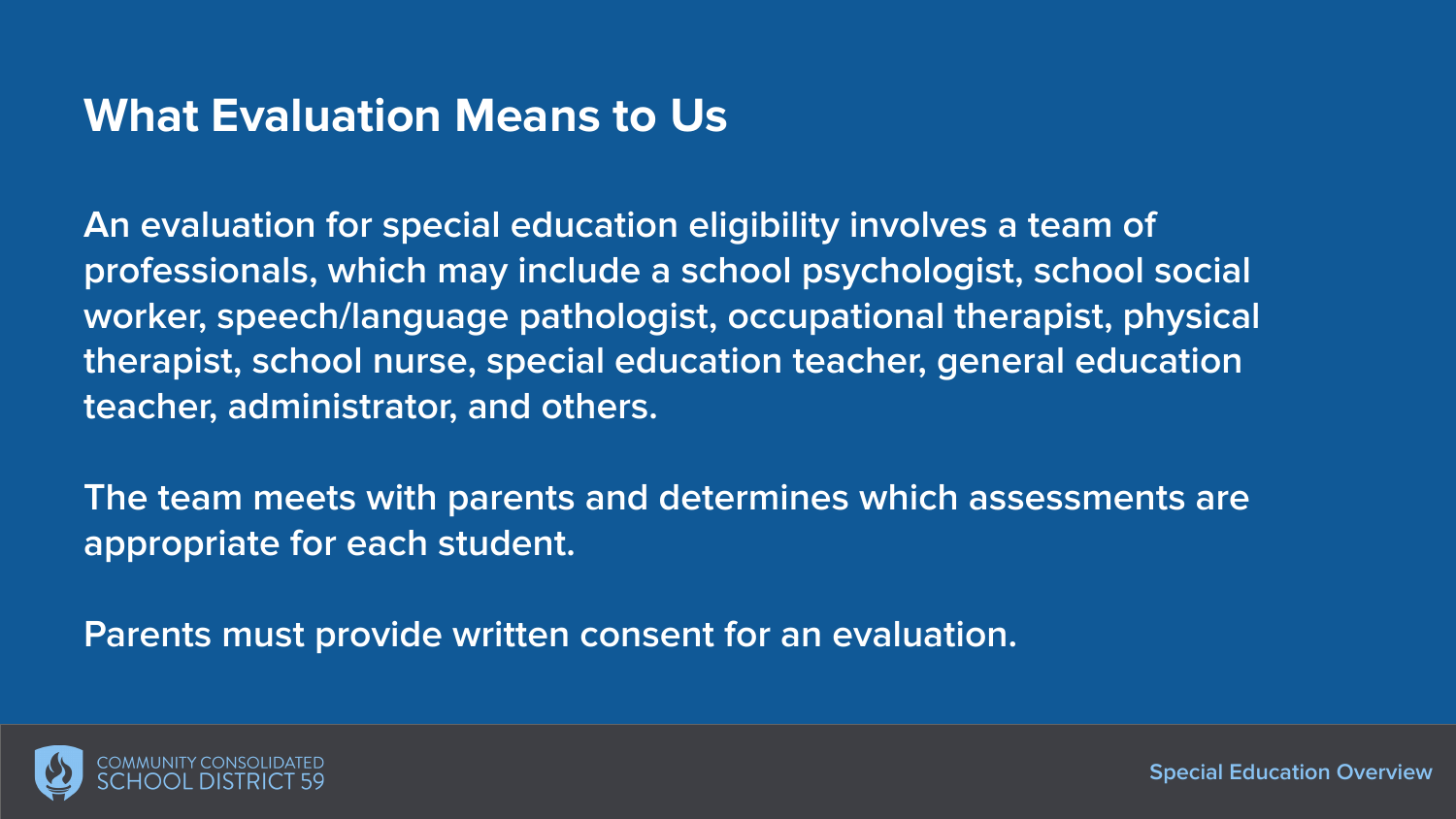## **Disability Categories**

**Autism spectrum disorder Intellectual disability Deaf/Blind Deafness Developmental delay Emotional disability Other health impairment Hearing impairment**

**Multiple disability Orthopedic impairment Specific learning disability Speech/Language impairment Traumatic brain injury Visual impairment**

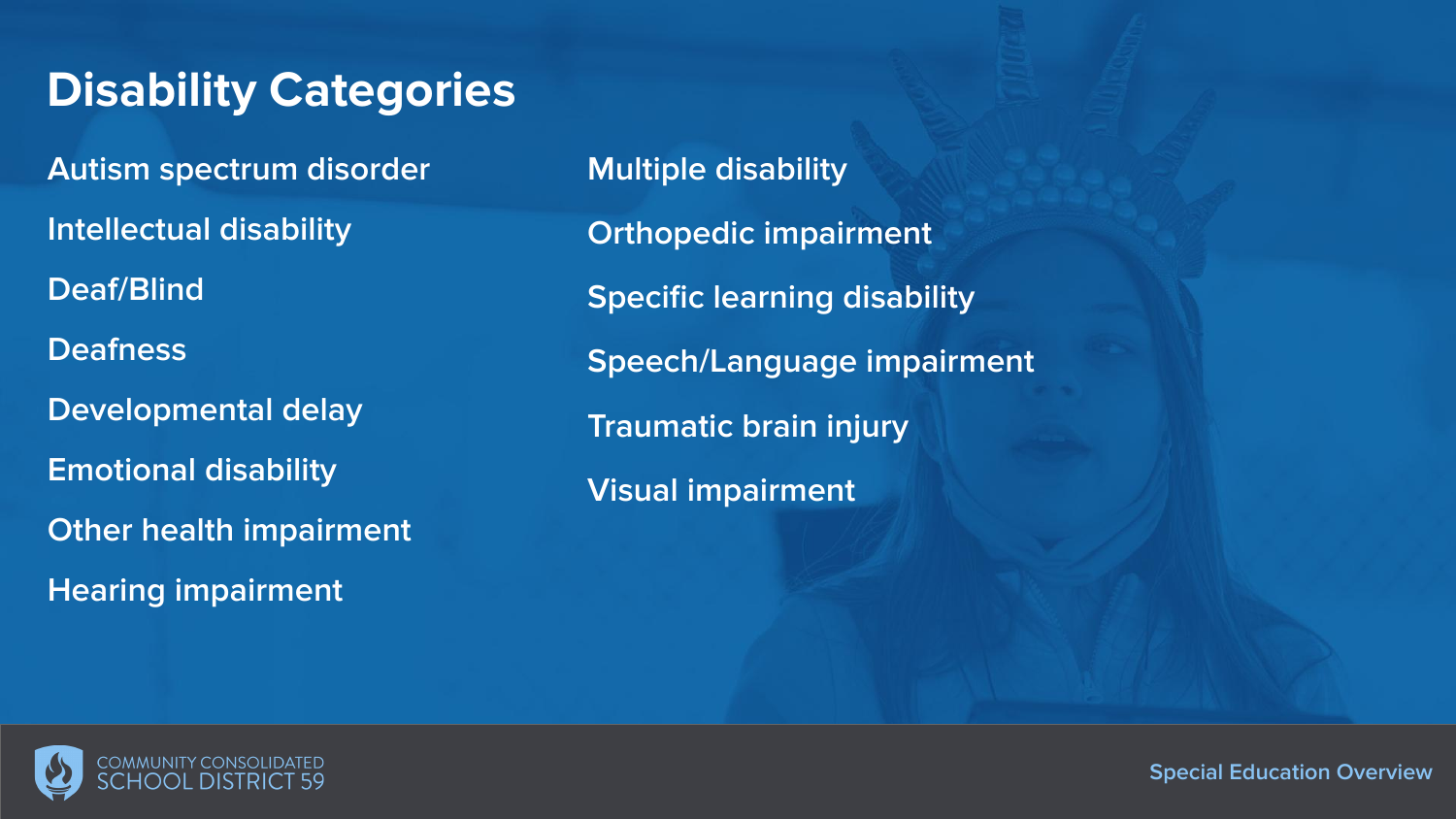#### **Free Appropriate Public Education (FAPE)**

**Special education and related services Provided at public expense Meet state educational agency standards Provided in conformity with the Individualized Education Program (IEP) - it is decided on a case-by-case basis**

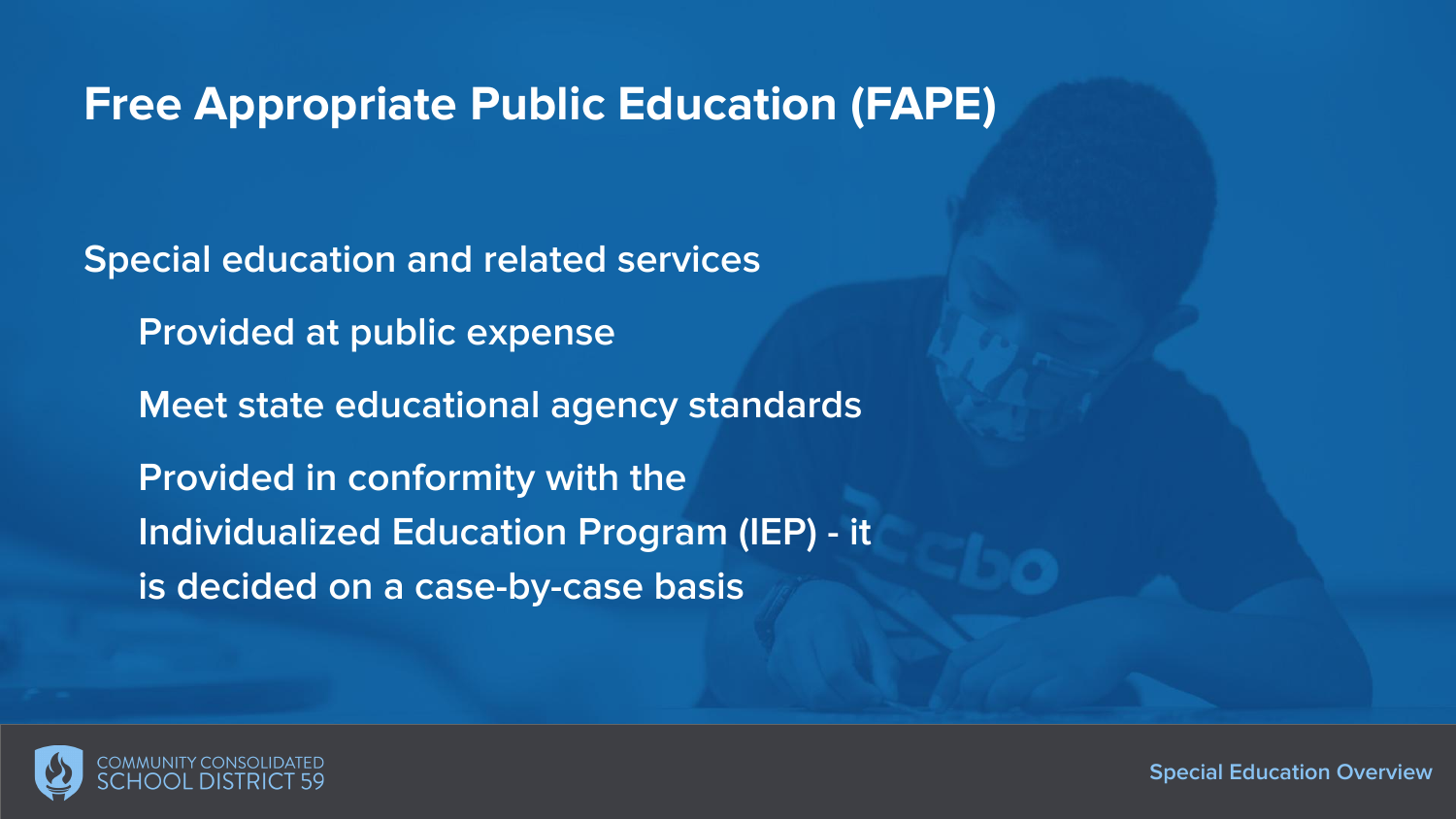#### **Special Education**

**Specially designed instruction to meet the unique needs of a student with a disability Based on a child's present level of performance**

**Instruction in a variety of different classroom settings, in or out of district, home, hospital, or other settings**

**Includes academic skills, physical and motor skills, language skills, vocational skills, and functional skills**

**Special education is designed to meet the unique needs of a student a disability and to help that student learn and make progress in the general education curriculum.**

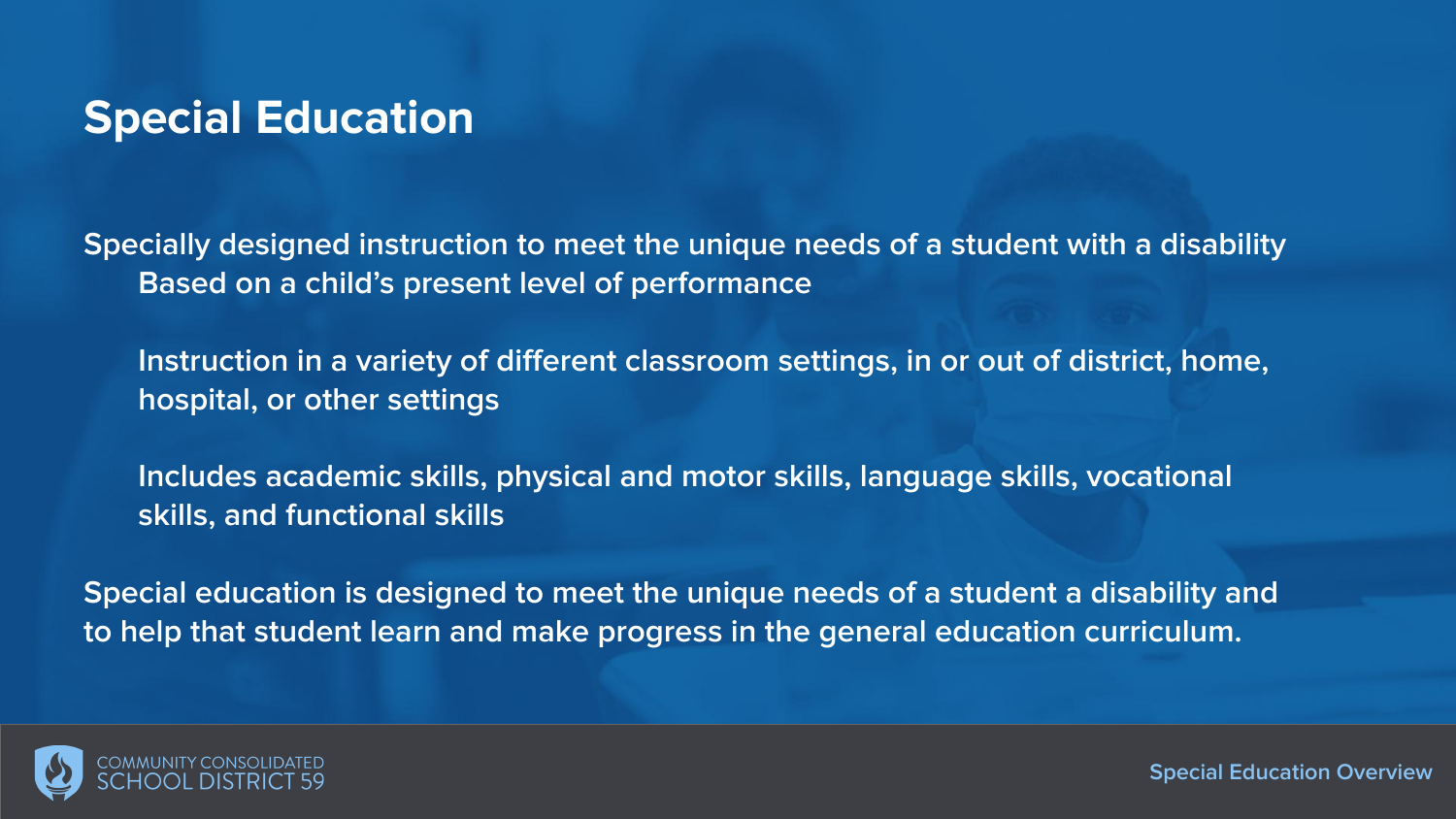#### **What FAPE Means to Us**

**We must design a program to meet a student's unique educational needs.** 

**The program may include special education and related services.**

**The program should prepare students for further education, employment, and independent living.** 

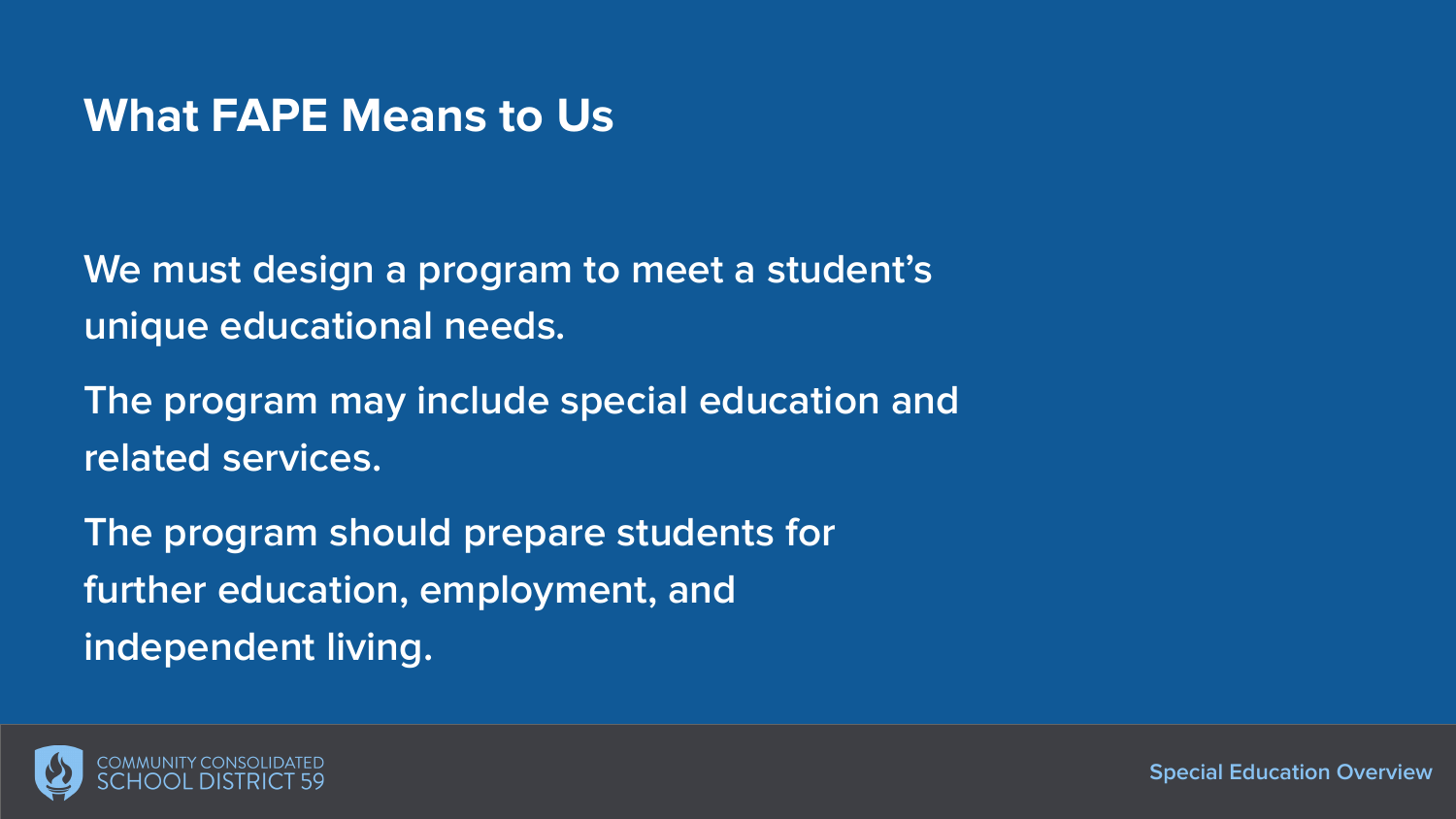#### **The Individualized Education Program (IEP)**

**A statement of a student's special education and related services The IEP must be in effect by the beginning of the school year. LEAs are responsible for developing, implementing, and revising. The IEP is developed in an IEP meeting in which: The assessment results are discussed A student's educational program is developed A student's placement is determined**

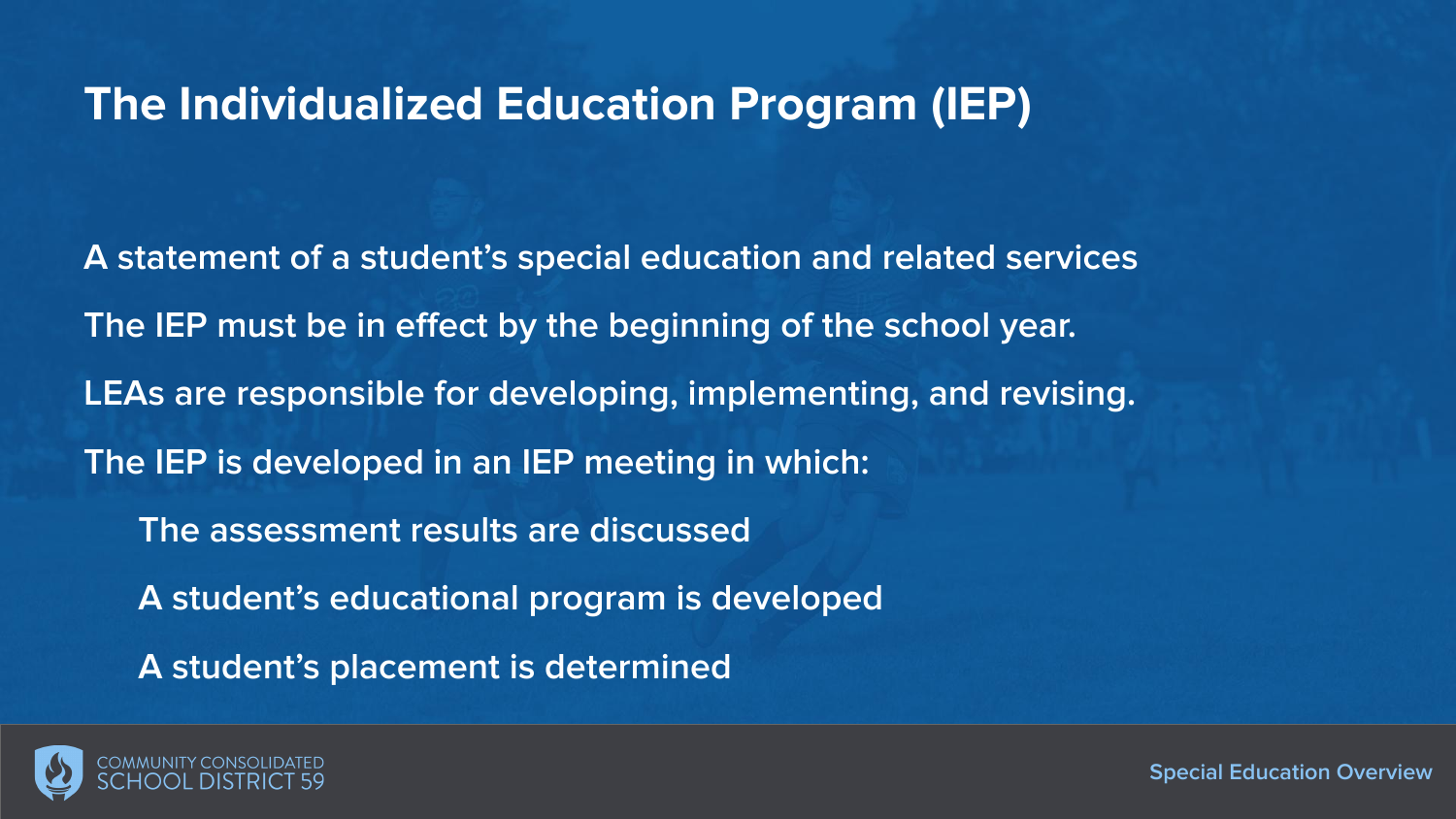#### **What the IEP Means to Us**

**We review the student's assessment data and write present levels of academic achievement and functional performance.**

**We write measurable annual goals to address deficit areas.**

**We determine the special education and related services necessary for students to meet goals.**

**We establish how progress will be monitored.**

**We determine student placement.** 

**We monitor progress as the IEP is implemented.** 

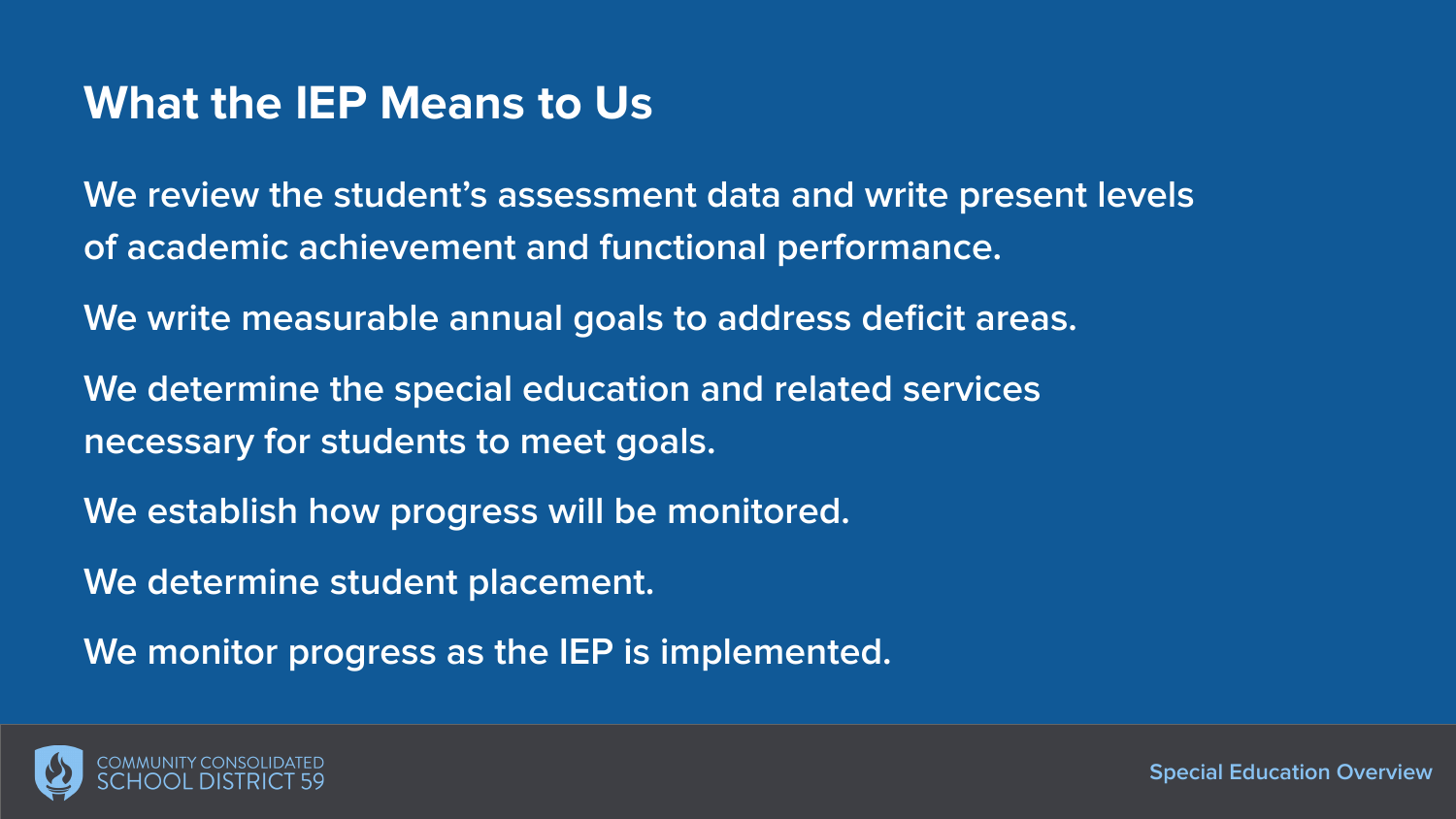#### **Least Restrictive Environment (LRE)**

**To the maximum extent appropriate children with disabilities are to be educated with children without disabilities**

**Removal may only occur when education in regular classes with the use of supplementary aids and services cannot be achieved satisfactorily**

**The District maintains a continuum of services to meet the needs of students with disabilities.**



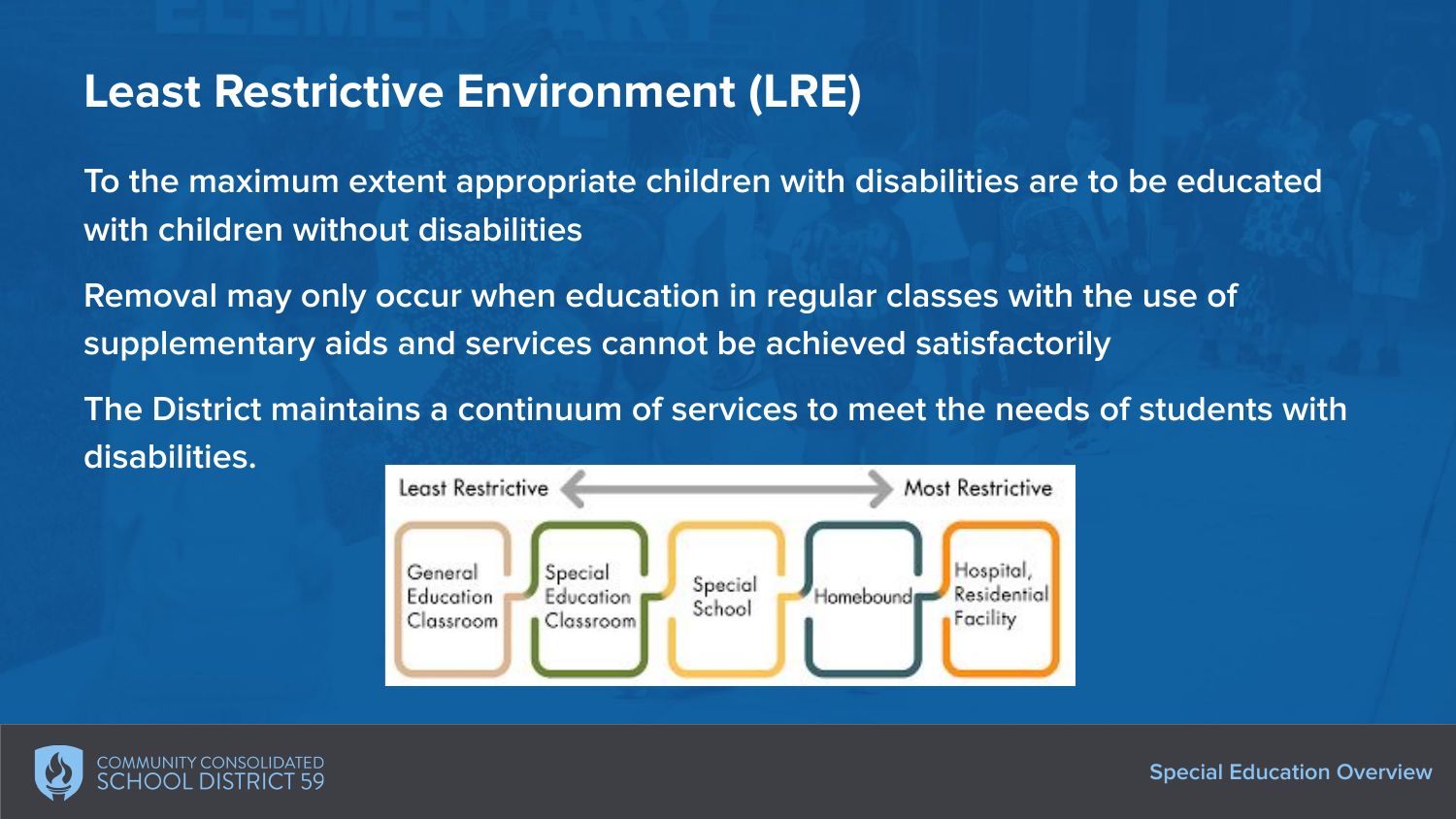## **What These Mean to Us: LRE, Mainstreaming, and Inclusion**

**To the maximum extent appropriate, students with disabilities should be with kids in general education. Removal is only when the nature or severity of the disability is such that education in regular classes with the use of supplementary aids and services cannot be achieved satisfactorily.**

#### **LRE Mainstreaming Inclusion**

**A dated term, mainstreaming does not usually include supports and is based on a "readiness model" students will be mainstreamed when they are ready to participate in general education without supports.** 

**Based on the idea that students have the right to an education with their non-disabled peers. Supports are provided within the classroom. Incorporates the idea that the environment needs to be made ready for the student.** 

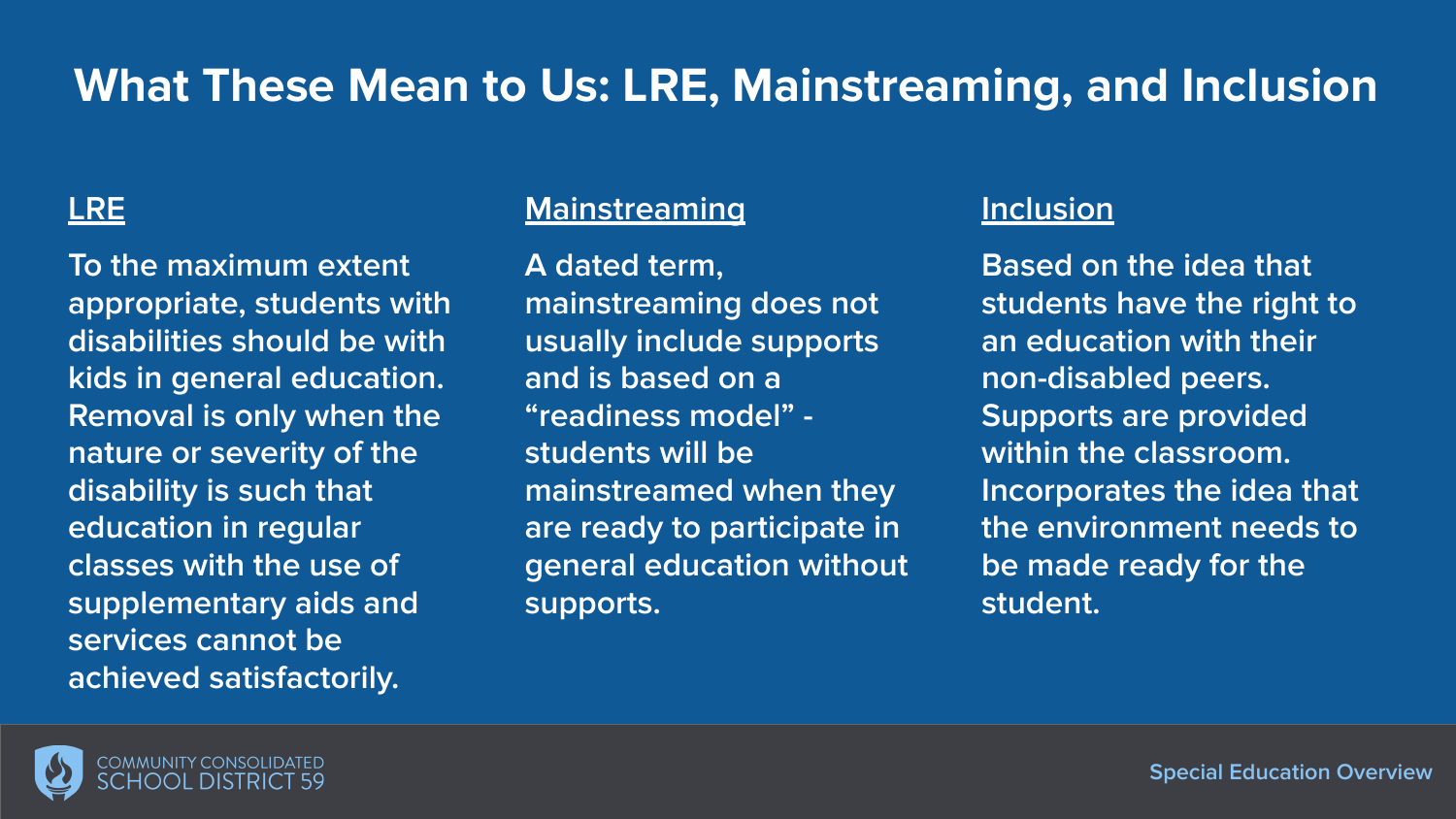#### **Procedural Safeguards and Parent Participation**

**Notice and consent requirements Opportunity to examine records Independent educational evaluation Discipline Mediation Resolution session Impartial due process hearing**

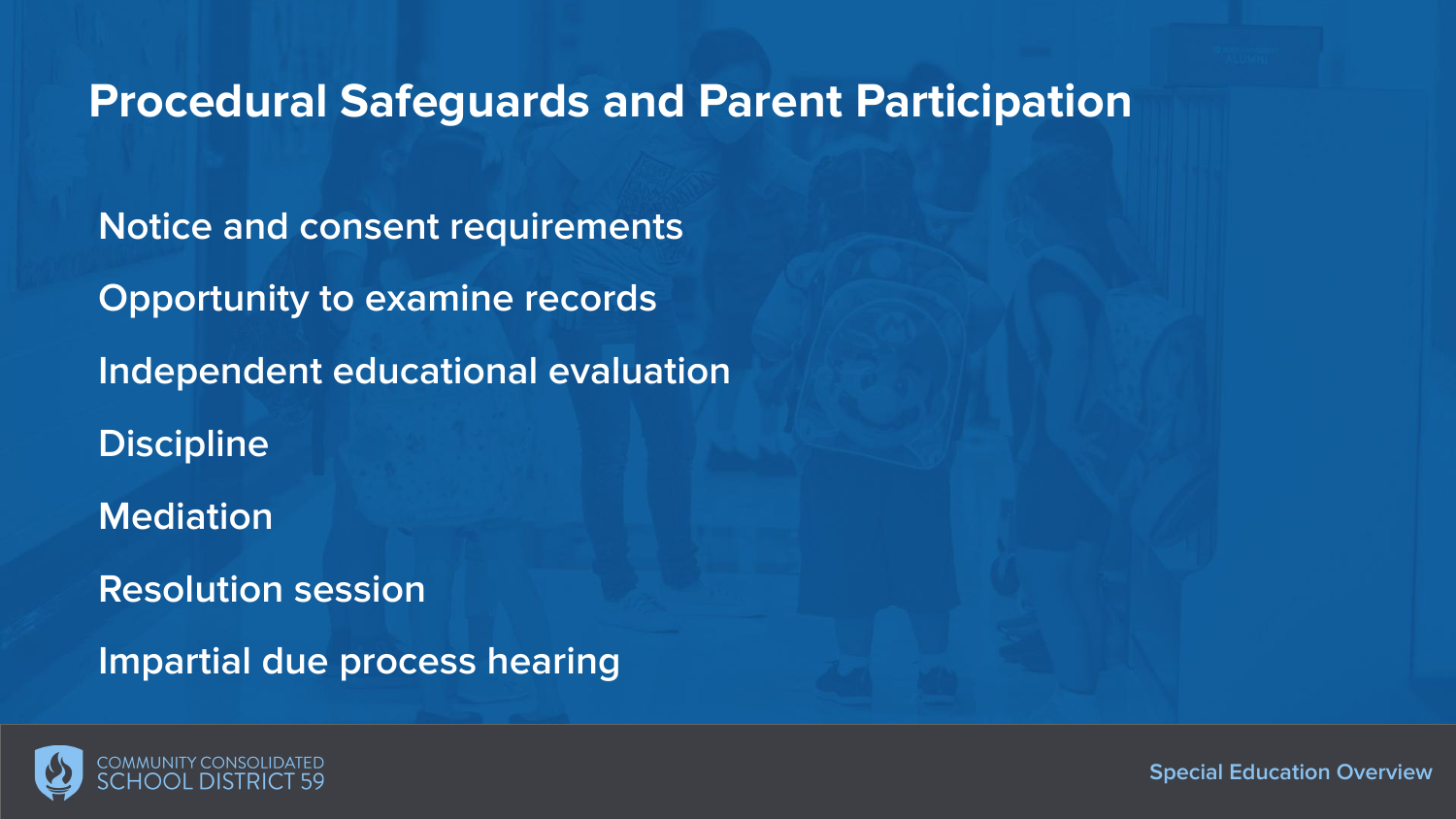# **D59 Snapshot**

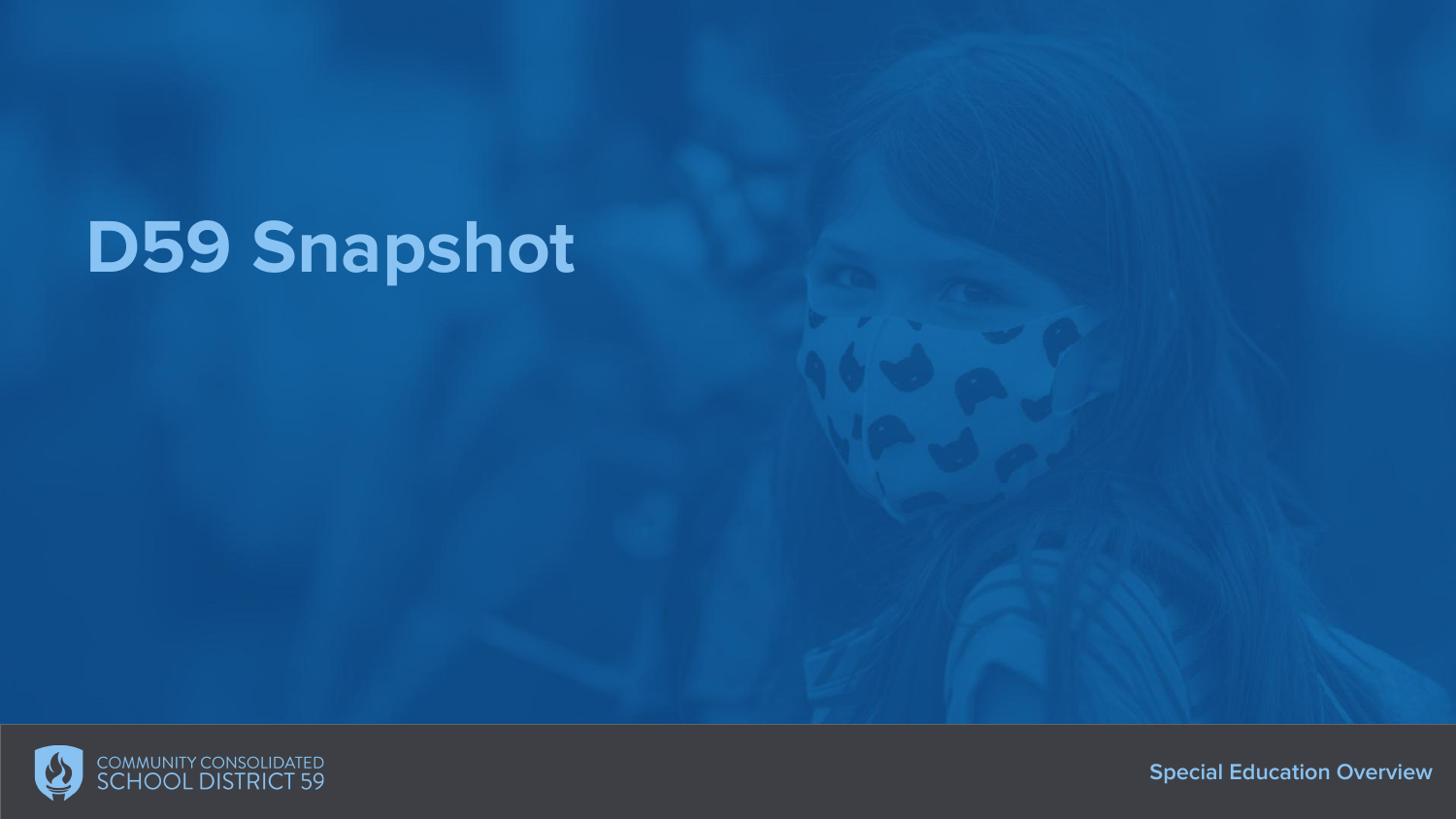## **Enrollments**

#### **831 students with IEPs**

**775 in district buildings Others in NSSEO schools, private day school, parentally placed & homeschooled About 13% of district** 

Visual Impairment - 0% Traumatic Brain Injury - 0% Autism - 13% Speech or Language Impairment - 31% Development Delay - 20% Emotional Disability - 4% Hearing Impairment - 1% Intellectual Disability - 2% Multiple Disabilities - 0% Specific Learning Disability - 22% Other Health Impairment - 8%

% Students with IEPs - 2021



**enrollment**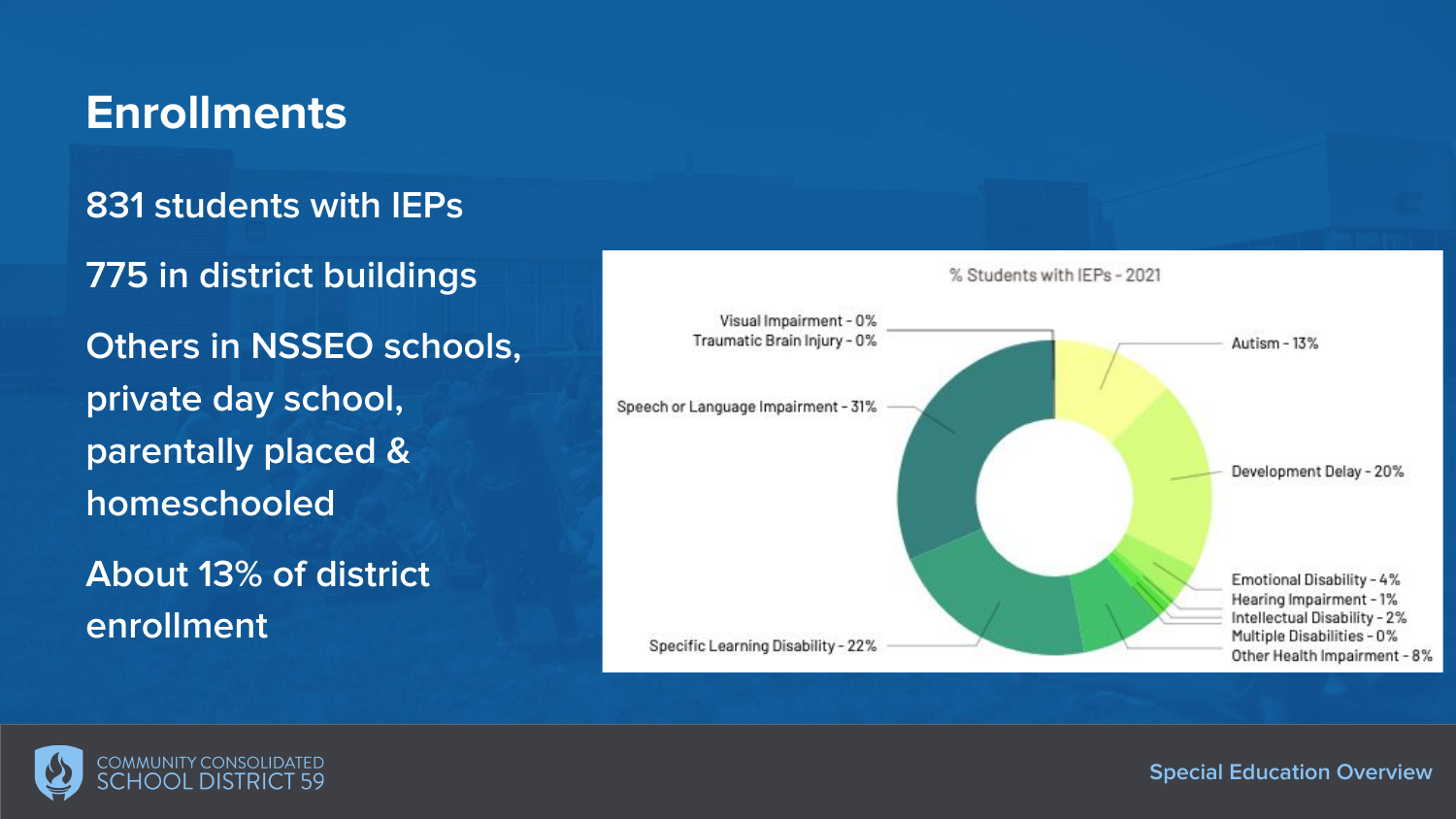#### **Educational Services Staff**

**5.6 Coordinators 19 Early Childhood Teachers 53 Special Education Teachers Program Teachers - 17 Inclusion Facilitators - 3 18 School Psychologists 20 School Social Workers 25 Speech and Language Pathologists (1 SLPA, 1 Speech Interpreter) 17 Nurses**

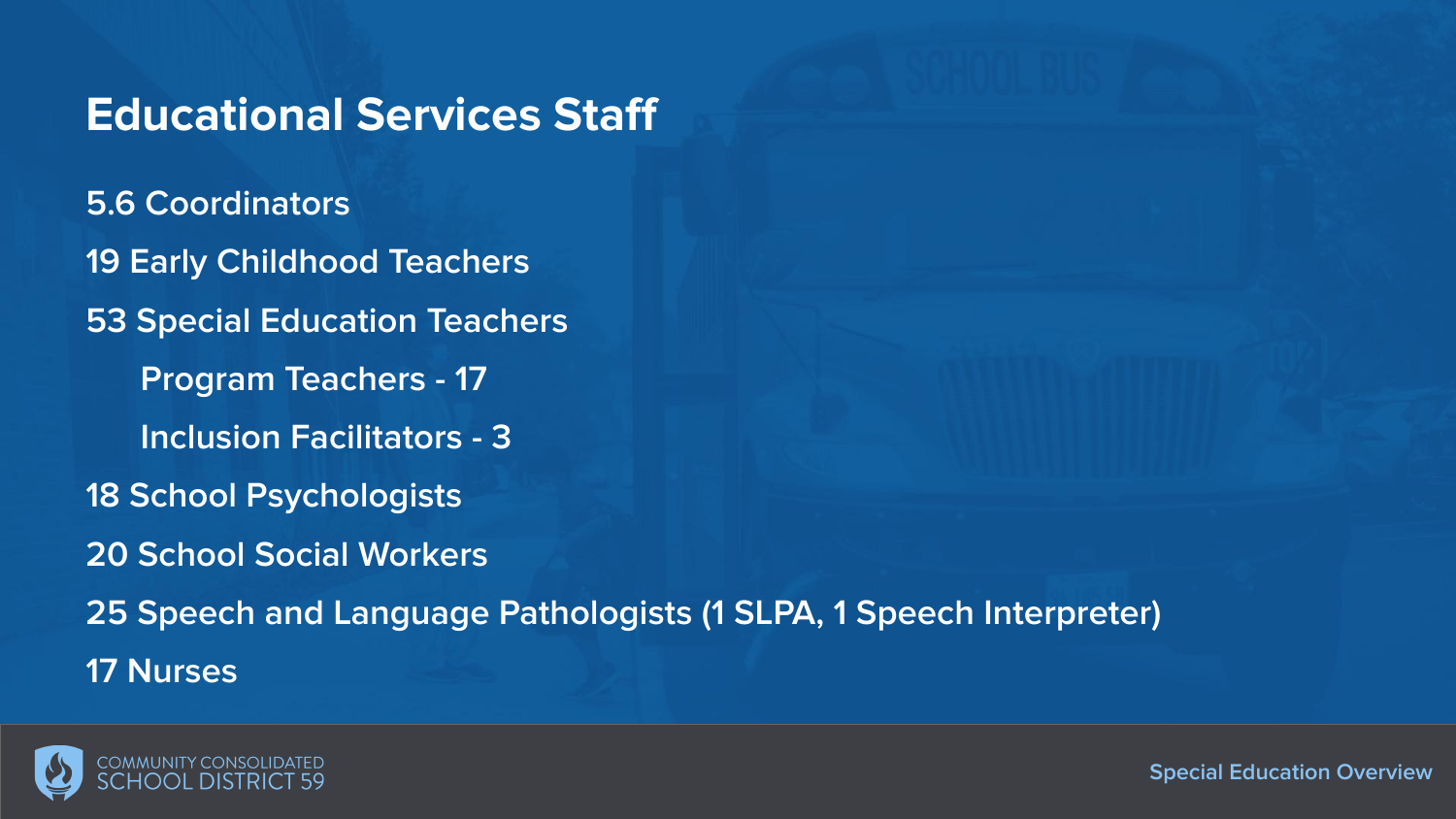# **Focus and Future Direction**

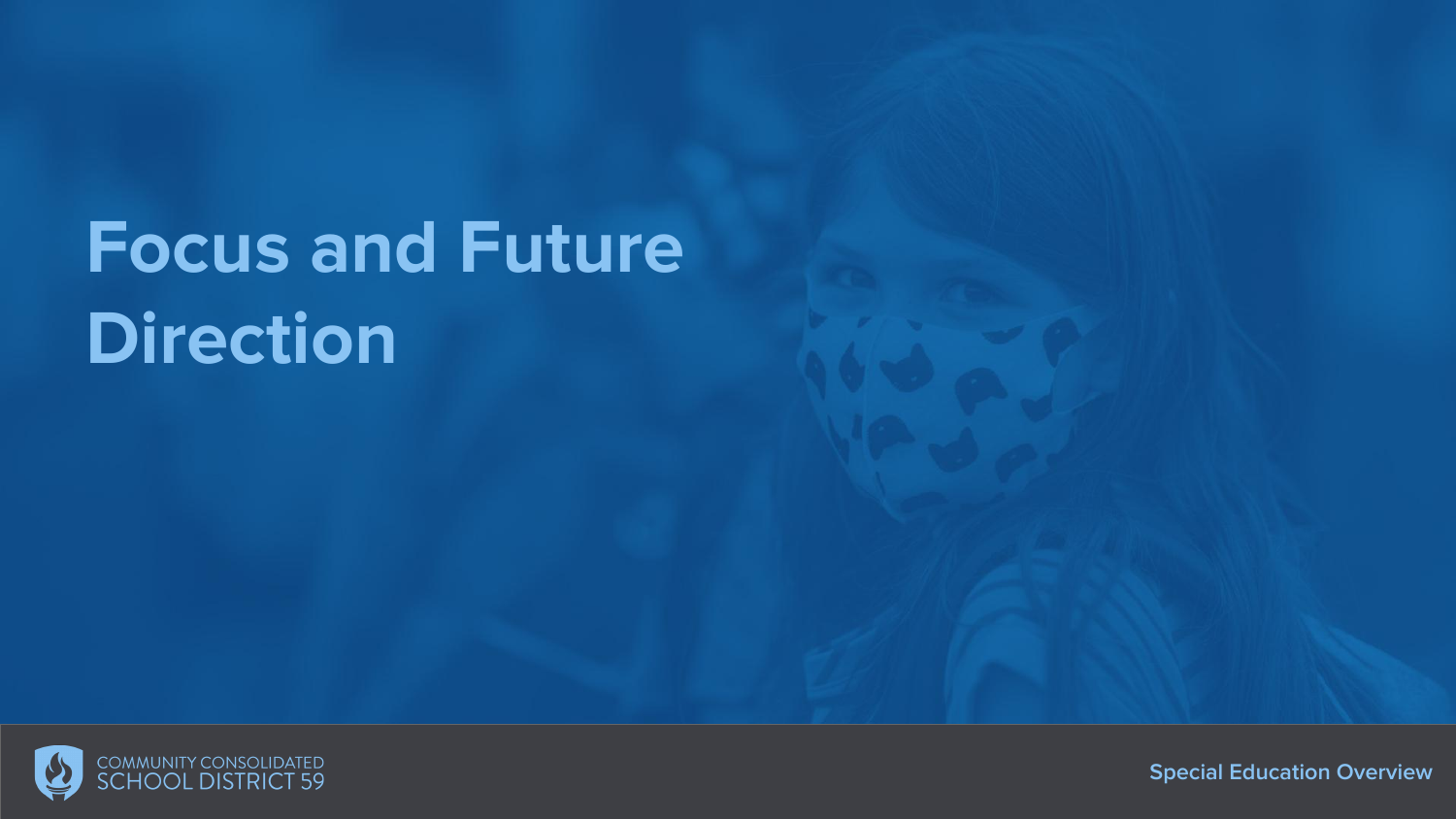**Overarching Areas of Focus**

**Data Based Decision Making**

**Strengthening Inclusive Practices**

**Professional Learning for All Staff**

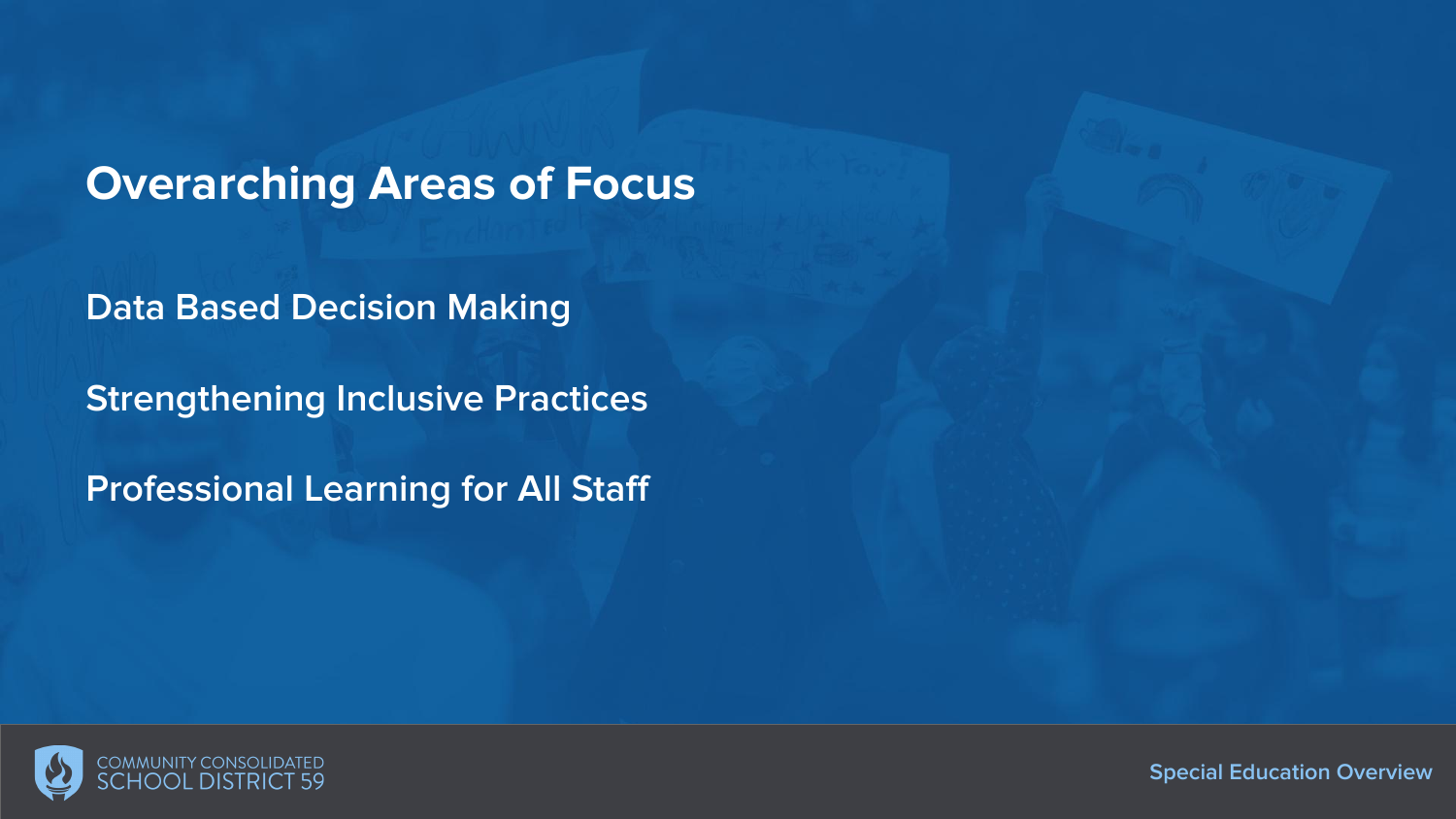#### **Future Directions**

**Providing expanded and equitable opportunities for participation for students with disabilities**

**Building a global understanding of special education and working with students with disabilities**

**Creating the conditions for positive inclusive opportunities**

**Expanding parent engagement opportunities**